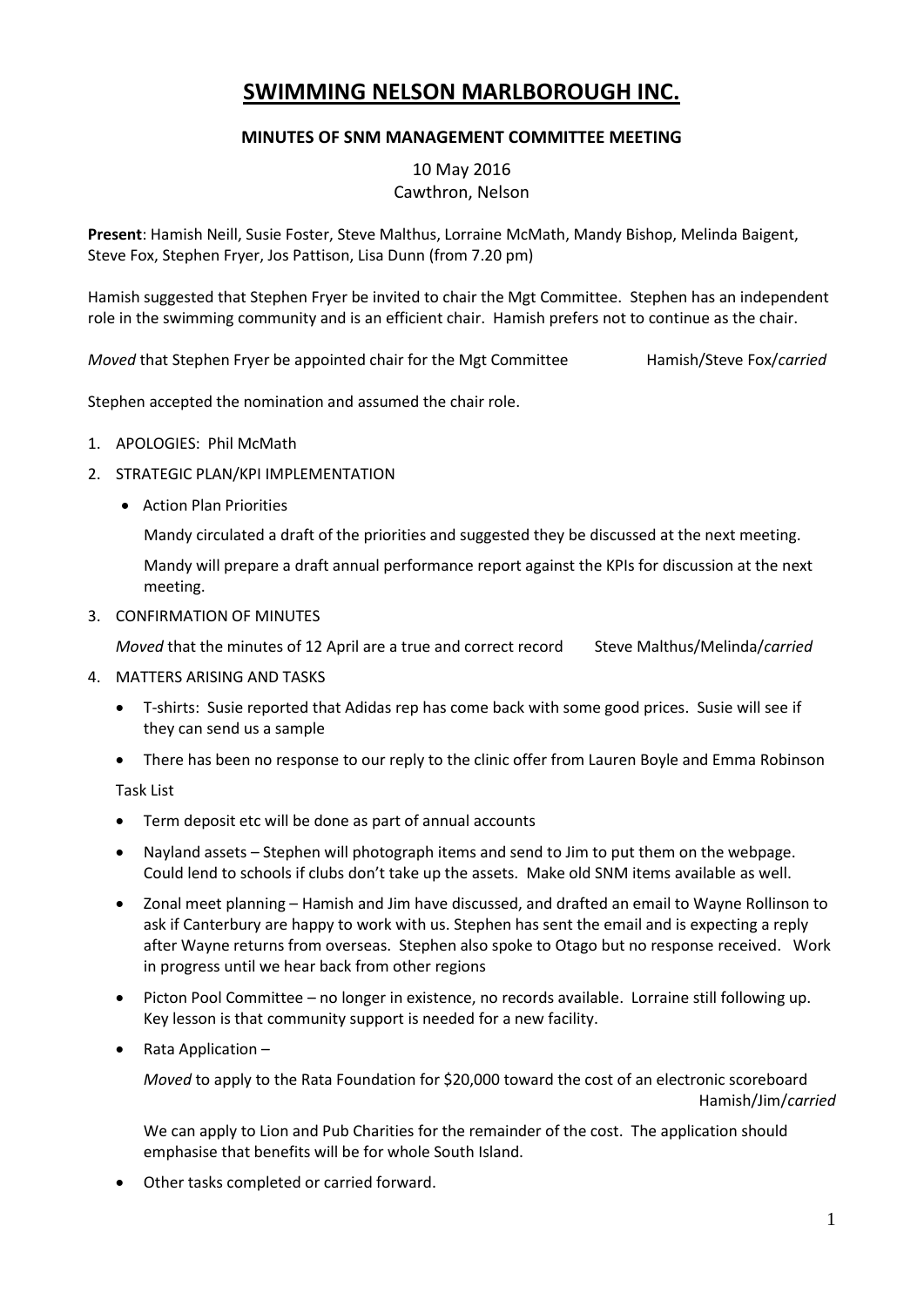### 5. SECRETARY REPORT

Tasman SC is intending to make some recommendations for SNM awards.

• Representative badges and bars

*Resolved* to award representative badges and bars to the swimmers listed below and to provide bars for previous years for swimmers who request them

*[Note: The following list is incomplete. The full list is included in the June minutes.]*

For qualifying as a SNM Country & Town Representative for the first time (2016 badge & bar):

| Nathan | Limmer | Waimea |
|--------|--------|--------|
| Sophie | Lovell | Waimea |

For requalifying as Country & Town representative (2016 bar)

| Jasmine | <b>Hollis</b> | Waimea |
|---------|---------------|--------|
| Emma    | Lovell        | Waimea |

For qualifying as a SNM Representative for the first time (2016 badge & bar):

| Bree     | Anderson      | Tasman       |
|----------|---------------|--------------|
| Leah     | Friend        | Tasman       |
| Tayla    | Graham        | Waimea       |
| Bendi    | <b>Kepess</b> | Tasman       |
| Piper    | Riley         | Tasman       |
| Ruby-Lou | <b>Stuart</b> | Nelson South |

For requalifying as a SNM Representative (2016 bar):

| Xavier    | Anderson          | Tasman              |
|-----------|-------------------|---------------------|
| Caitlin   | Delany            | Tasman              |
| James     | Fleury            | Tasman              |
| Clara     | Foster            | <b>Nelson South</b> |
| Cassandra | Hagan             | Tasman              |
| Talya     | Harwood           | Tasman              |
| Thomas    | Heaton            | Tasman              |
| Kaleb     | Johnston          | Nelson South        |
| Luke      | Kelly             | Nelson South        |
| Matai     | <b>McGuinnety</b> | Nelson South        |
| Sam       | McKenzie          | Tasman              |
| Sally     | McMath            | Blenheim            |
| Libby     | Neill             | <b>Nelson South</b> |
| Ellie     | Rukuwai           | Nelson South        |
| Oliver    | Stark             | Nelson South        |
| Georgina  | Trengrove         | Nelson South        |
| Daniel    | Trevurza          | Nelson South        |
| Samantha  | Trevurza          | Nelson South        |

Jim/Steve Malthus/*carried*

Clubs to compile list of swimmers who request bars and send to Lindie to confirm year.

Lindie to email list of swimmers earning badges and bars this year to Mandy.

6. TREASURER REPORT

Report circulated. There has been no further action since Board meeting last week.

*Moved* to accept the Treasurer's report Susie/Melinda/*carried* Susie/Melinda/*carried*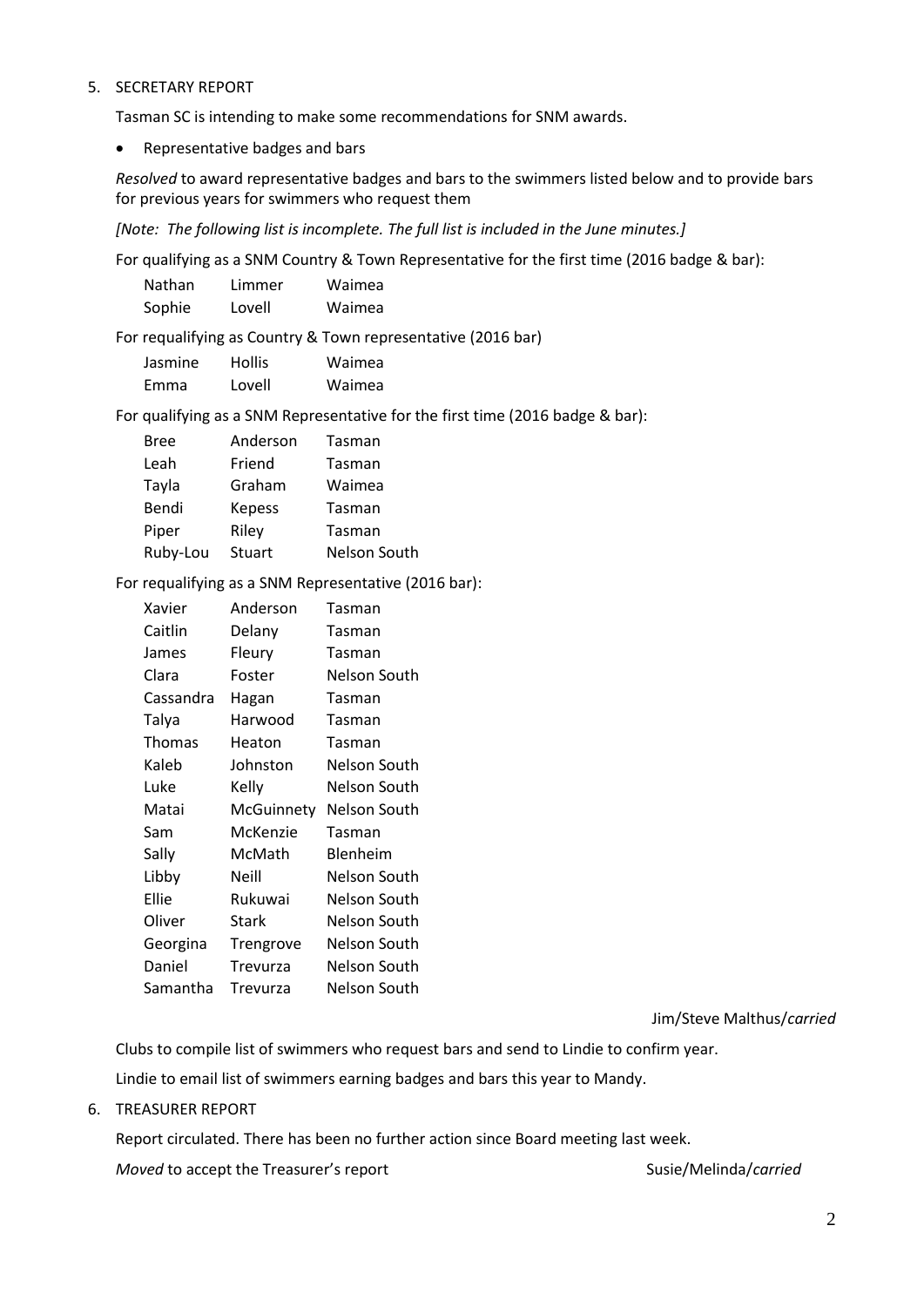### 7. REGISTRAR REPORT/MEETS MANAGEMENT

Report has been pre-circulated.

- Tasman Secondary Schools meet all in hand
- Winter Meet The Board adopted the changes to Standing Orders, and no clubs have indicated any problem with the date.

*Moved* that the flyer be confirmed with the dates of 5-7 August and entry fees of \$7.50 for all events except \$10 for long distance events (800 and 1500 free)

Jim/Susie/*carried*

Meeting on Saturday to discuss the swim calendar. Apologies from Phil and Lorraine.

*Moved* adoption of the report and confirmation of the following NM records

### **NZ Age Group Championships 18-22 April 2016**

| טווט           |    |      |   |         |                          |              |
|----------------|----|------|---|---------|--------------------------|--------------|
| <b>200 Fly</b> | LC | 13   | F | 2:36.74 | Ruby-Lou Stuart          | <b>NLSNM</b> |
| 200 Free       | LC | 16   | F | 2:12.28 | Talya Harwood            | TASNM        |
| 400 Free       | LC | 16   | F | 4:25.81 | Talya Harwood            | <b>TASNM</b> |
| 800 Free       | LC | 16   | F | 9:02.52 | Talya Harwood            | <b>TASNM</b> |
| 400 IM         | LC | 16   | F | 5:20.24 | Georgina Trengrove       | <b>NLSNM</b> |
| 50 Back        | LC | 17   | F | 31.30   | Samantha Trevurza        | <b>NLSNM</b> |
| 100 Breast     | LC | 17   | F | 1:13.91 | Caitlin Delany           | TASNM        |
| <b>50 Fly</b>  | LC | 17   | F | 29.64   | Samantha Trevurza        | <b>NLSNM</b> |
| 800 Free       | LC | Open | F | 9:02.52 | Talya Harwood            | <b>TASNM</b> |
| 100 Breast     | LC | Open | F | 1:13.91 | Caitlin Delany           | <b>TASNM</b> |
| <b>Boys</b>    |    |      |   |         |                          |              |
| 50 Back        | LC | 15   | м | 29.62   | <b>Matai McGuinniety</b> | <b>NLSNM</b> |
| 50 Breast      | LC | 15   | м | 32.74   | Daniel Trevurza          | <b>NLSNM</b> |
| 100 Breast     | LC | 15   | м | 1:12.55 | Daniel Trevurza          | <b>NLSNM</b> |
| <b>50 Fly</b>  | LC | 15   | м | 26.19   | <b>Matai McGuinniety</b> | <b>NLSNM</b> |
| <b>100 Fly</b> | LC | 15   | м | 59.75   | Matai McGuinniety        | <b>NLSNM</b> |
| 200 Free       | LC | 17   | м | 2:00.73 | Thomas Heaton            | <b>TASNM</b> |
| <b>50 Fly</b>  | LC | Open | M | 26.19   | Matai McGuinniety        | <b>NLSNM</b> |

Jim/Hamish/*carried*

8. PUBLICITY/COMMUNICATION REPORT

Jim had circulated a short report noting stories in local papers on swimmers' performance at NAGs*.*

*Moved* acceptance of the publicity report  $\blacksquare$  Jim/Steve M/*carried* 

9. FUNDING REPORT

**Girls**

Melinda has applied to Air Rescue for lane hire and to Pub Charity for medals.

Melinda will request a mock-up of the medal.

*Resolved* to apply to Pub Charity for \$40268.40 to cover the cost of the new Omega OSB11 Starting blocks with RBD Melinda/Lorraine/*carried* 

10. SNZ LIAISON REPORT

Nothing to report: there have been no teleconference meetings and no additional conversations.

11. TECHNICAL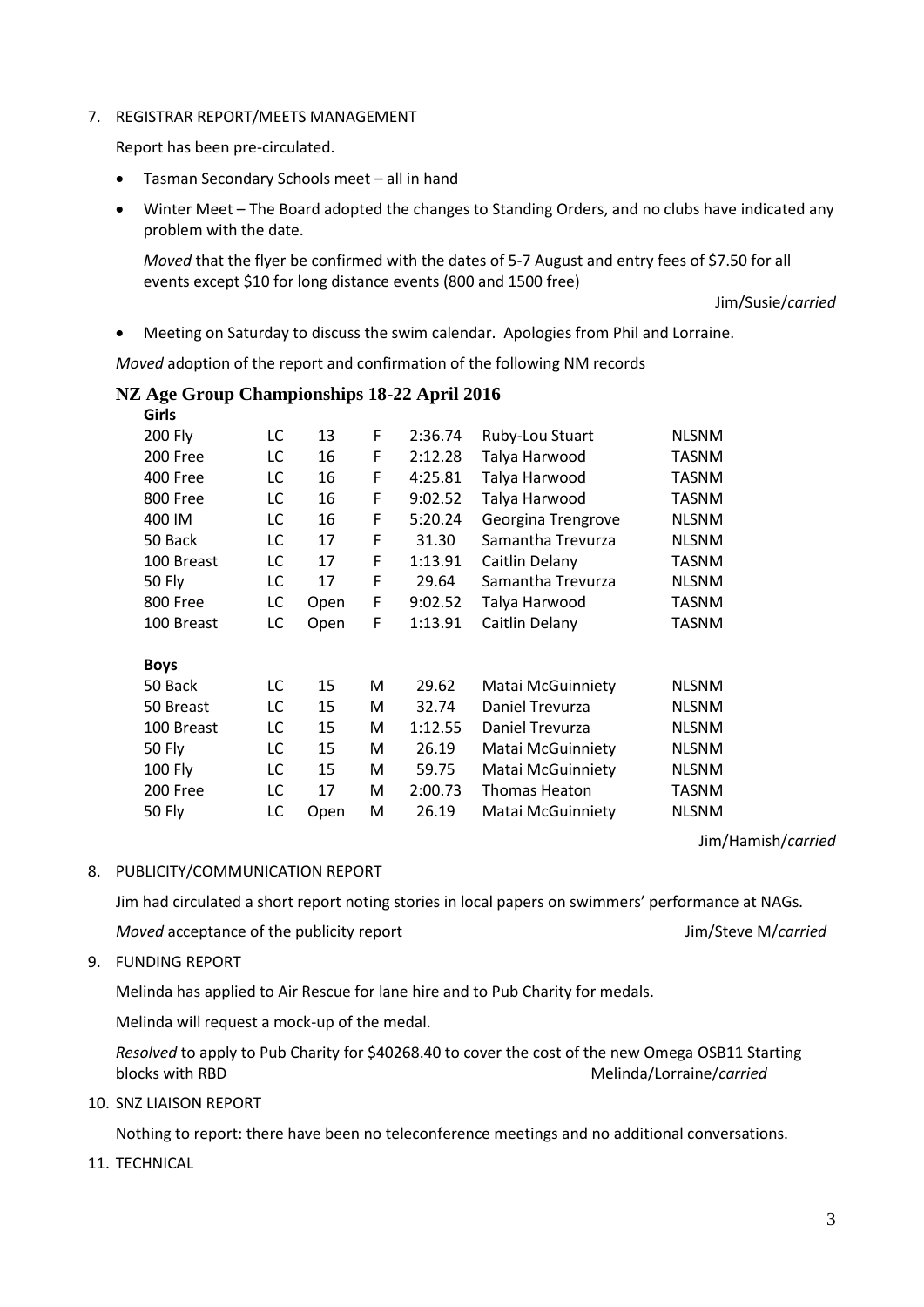Lorraine has sent an inquiry to the technical committee regarding the warm up procedure for Stadium 2000. No response has been received yet.

12. COACHING REPORT

No report.

- 13. GENERAL BUSINESS
	- Follow up on chlorine incident at RAC

Hamish invited Lisa Dunn to outline what has been going on and asked how SNM can help.

Lisa met with Joe Griffith from Auckland CLM, Mike Tasman-Jones from TDC, and Vaughan Hope from RAC. There have been issues going on for a couple of years and there is a problem with reporting incidents. Procedures are established but not followed. TDC is concerned. Improvements are planned (new tiles, UV system) but no specifics on dates/funding have been provided yet.

CLM have offered to give us a tour of the plant, which Lisa encouraged us to take up.

Jos noted there have been problems since the pool was opened in 2004. He distributed a paper on 'swimmers asthma' and chlorination, noting that he believes the chlorination systems needs to be changed (e.g. UV system (still uses a bit of chlorine), or ozone).

Stephen has tested the air in the pool: at floor level, it exceeds threshold by 29%

Issues are both chlorine in pool and in the air. We should also look at the air standards and ventilation standard.

What can we do? Suggestions included:

- o Tour of the plant Hamish, Jos, Stephen interested
- $\circ$  Go back to Mike Tasman Jones support UV system, what is the timeline? (Lisa will inquire when we can expect a reply and ask them to copy the reply to SNM). Discuss items at next Mgt Committee Meeting.
- o Make a contribution toward the cost of upgrade
- o Contact Ed Kiddle Medical Officer of Health
- o Consider a media strategy
- $\circ$  SNM reply to letter received from Vaughan disappointed that Vaughn's letter did not acknowledge the incident or concerns from parents, and that Tasman correspondence indicates that procedures are not being followed. Copy to Joe Griffith and Mike Tasman-Jones
- National Competition Structure survey

It was noted that SNM's letter to SNZ in May 2015, which was circulated to all regions, was still relevant to some of SNZ's current proposals. Jos read out a letter sent to SNZ in 2003 opposing a proposal to regionalise division 2.

Now SNZ are making a new proposal and seeking comment using Survey Monkey. Open til 23 May.

The committee made the following points for the regional response:

*Juniors* 

- o Support change to zonal meet
- o Strongly oppose having different age groups for girls and boys: keep current age groups
- o Strongly object to 80% of profit going to SNZ (not a national event)
- o We want to set the entry fees.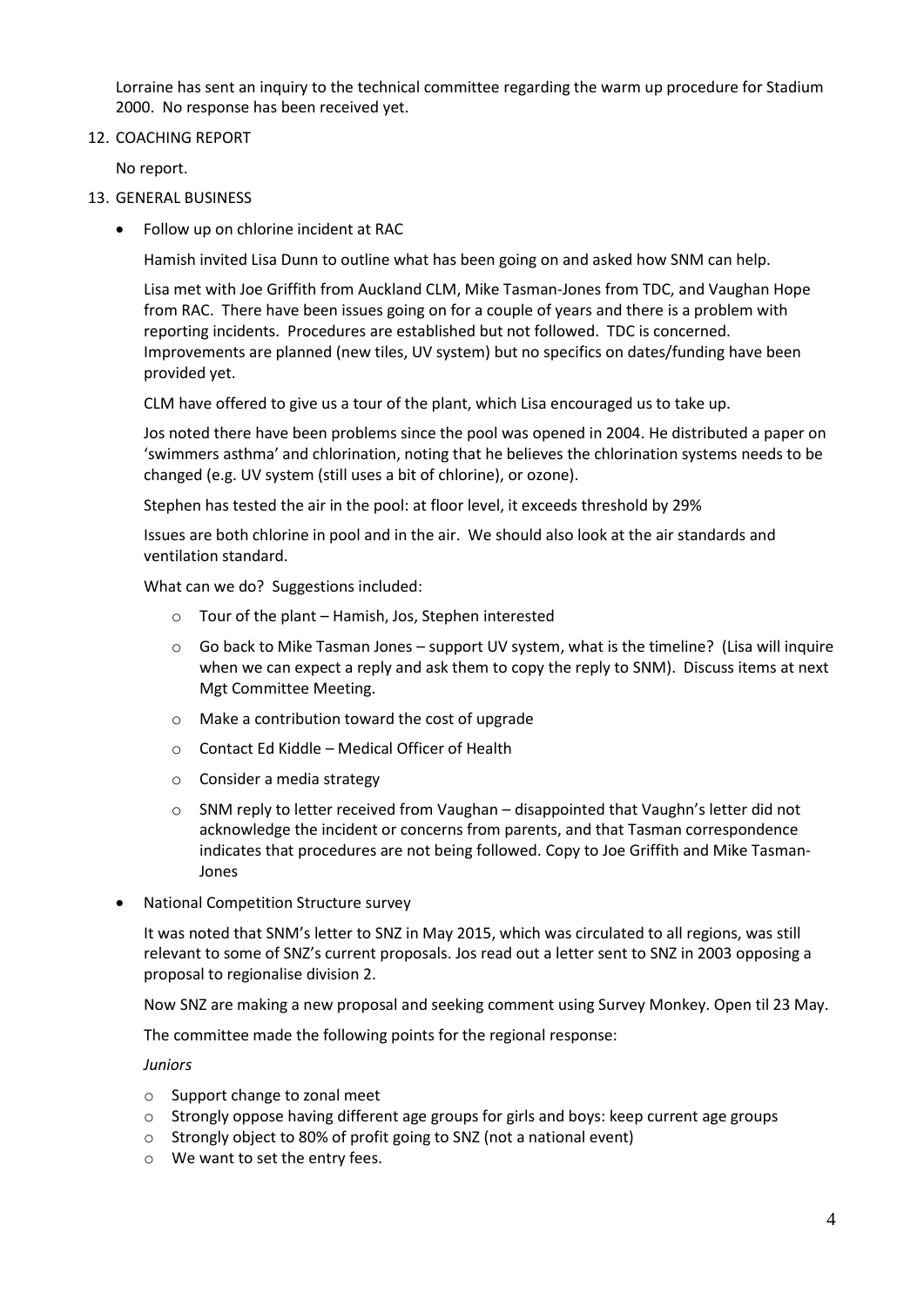## *NAGs*

- $\circ$  Should allow SC qualifying times without a penalty
- o Same age groups for boys and girls (match girls to boys age groups).
- o Youth group is good: use 16-18 for both girls and boys
- o Want medals for each age group in the 50m events
- $\circ$  Relays: regional relays should be included so swimmers from small clubs can participate
- o Other proposals OK

### *Div 2*

- o Want a national div 2 meet (we already have a SI champs)
- o Div 2 should be SC (it can go to more places)
- o Want qualification by each event, not just IM
- o Maintain current age ranges

## *NZ Opens*

o Proposals fine

## *SC Champs*

- o Want same age groups for boys and girls
- o Should be like NAGs

Hamish & Jim will draft a response and circulate to Mgt Committee before submitting survey. Copy other regions into final response.

• Items for AGM

Date: 31 July, 10 am

Venue: No confirmation of venue yet (options: Aloha Lodge, Sport Tasman)

Lindie to invite clubs to submit items of business for next Board meeting,

- Logo: Melinda needs high resolution image of the logo. Jim will send.
- National squads

The committee noted that the national squads criteria should have been communicated to regions. We were completely unaware that these squads existed and what the criteria are. Hamish will write to Christian.

Region cannot acknowledge the achievements of swimmers being selected because we don't know who they are until it is announced in Freestyler.

Talya Harwood: Board contribution to travel to Netherlands for Junior World Open Water Champs

Mandy asked whether the Board would consider making a contribution to her costs, as there is no support from Swimming NZ. Invite Talya to prepare a short application to Board. Consider electronically.

Susie will prepare a first cut of budget accounts so that we have a view of our financial situation when we consider possibility of support for Talya.

# NEXT MEETING OF MANAGEMENT COMMITTEE – 14 June 2016

*Agenda items: Feedback to Mike Tasman-Jones Strategic Plan –*

- *Priorities*
- *Draft annual performance review*